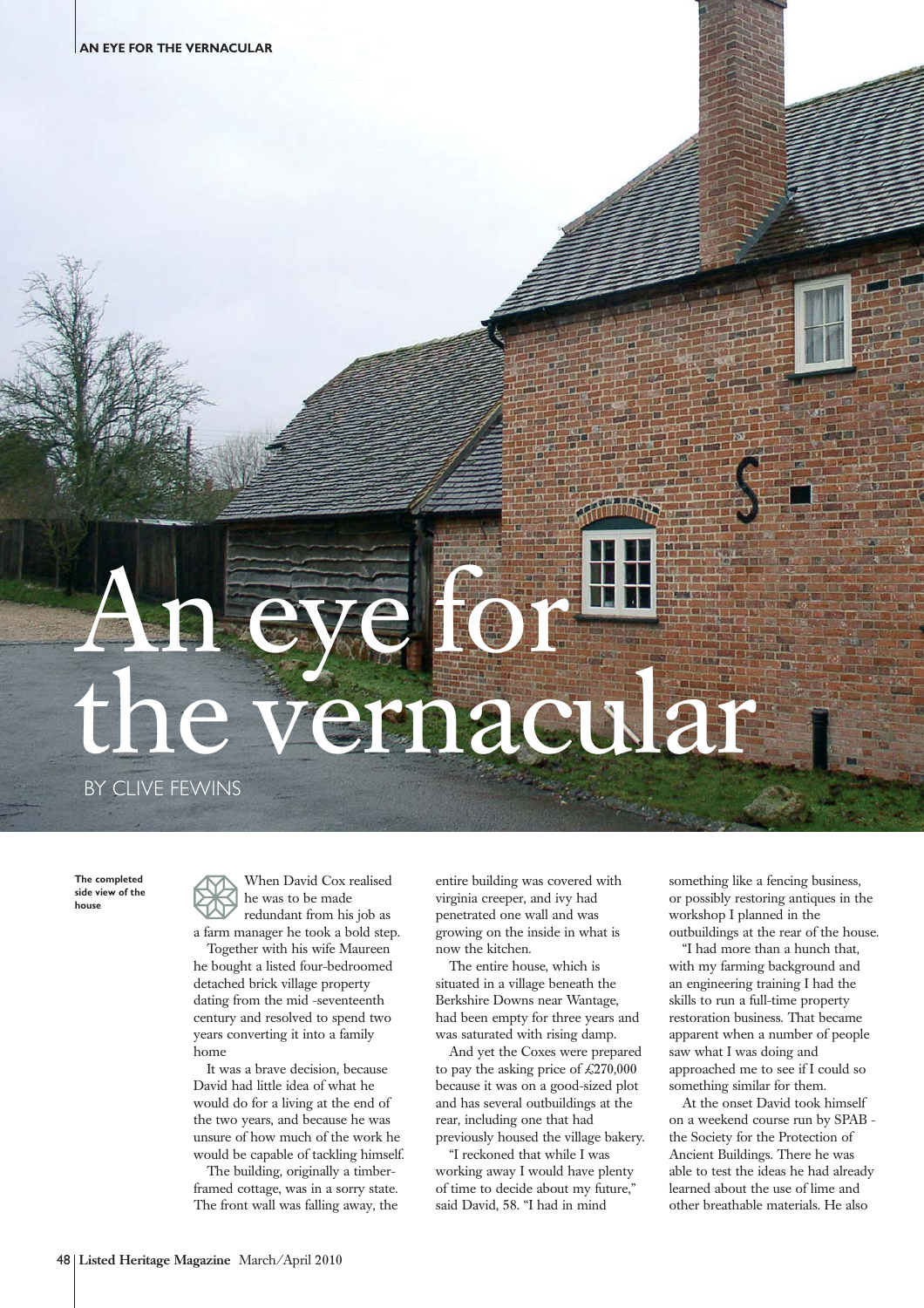**AN EYE FOR THE VERNACULAR**





learned all about how old buildings 'work', and gained the confidence to understand the cause of much of the damp at the rear.

Maureen was hardly overjoyed at the prospect, but 12 months into the project - it was September 2002 the contract on their tenanted farmhouse came to an end and they were obliged to move into the house. It was far from ideal. There was a bedroom, bathroom and utility room, but still no kitchen. At least they had a staircase: it had been fitted two days before.

"It was extremely stressful at times," David said. "But Maureen was out at work a great deal of the time and our son Andrew was away in the Navy. However, I knew deep

down that this was the sort of project I really enjoyed, and all the time I was gaining the confidence to start out on my own.

"At all stages we were keen to be true to the spirit of the house. We didn't want to introduce anything too modern that jarred. However, at the same time, after three years without an occupier the house was hugely in need of being brought up to date.

"Our basic approach was to stick to the SPAB principles of sympathetic conservation work,

**The side wall of David's house at the time of converting the bakery at the rear into a new bedroom and bathroom with kitchen beneath** 

reusing the original materials and fabric as far as possible and only replacing with like materials when there was no alternative."

Once they had moved in things began to improve rapidly, although, as David recalls, the project seemed to throw up a fresh challenge every day.

One of the trickiest tasks was tying in the front wall. David did this by a combination of S-and Xshaped wall plates that he made himself from old pieces of agricultural grade wrought iron.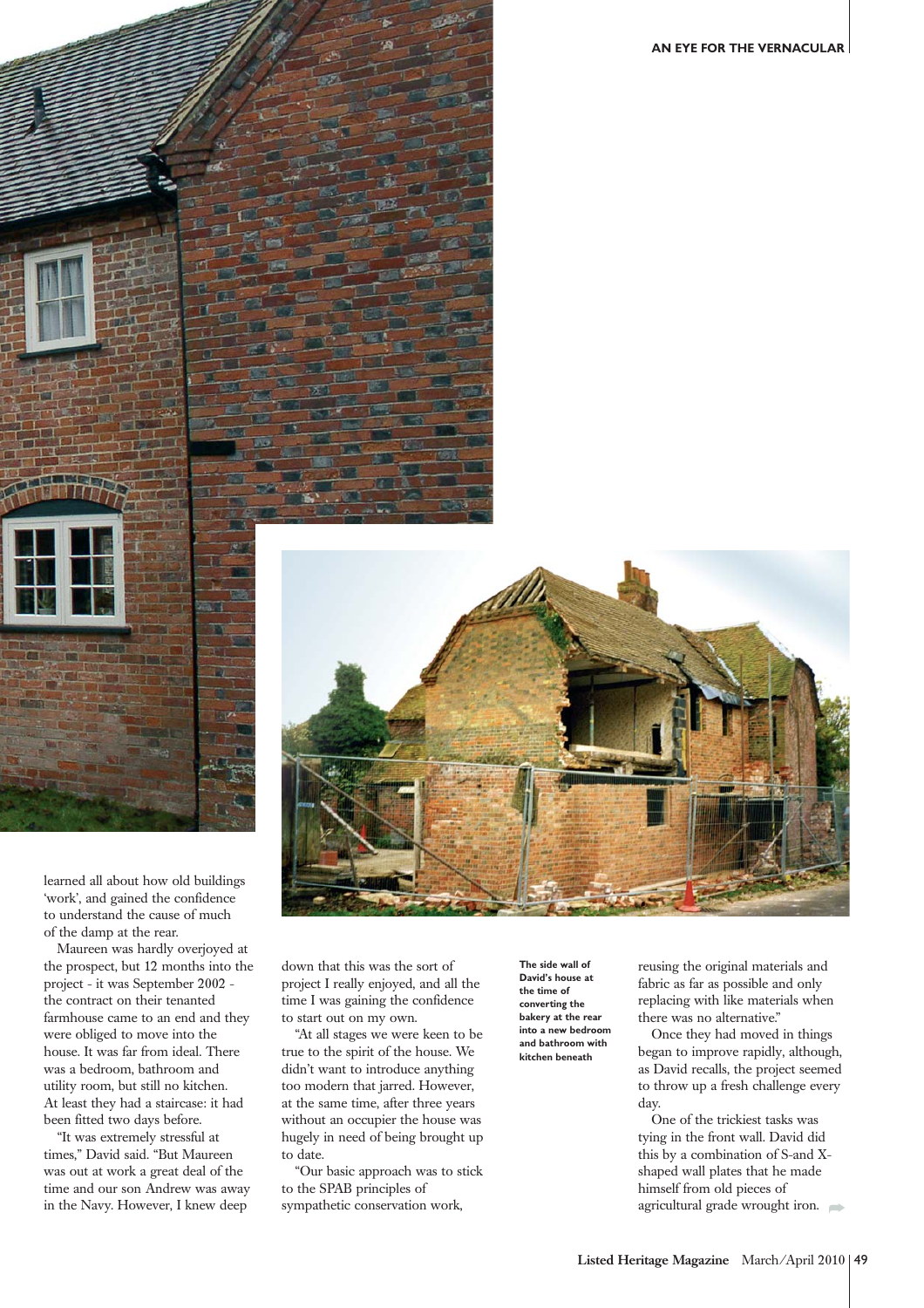



## *Above:*

**This thatched listed cottage in the Vale of White Horse has recently undergone major repairs by David the picture above shows the front after completion. David removed a large bulge which had threatened the stability of the façade. He then worked very hard |to give an authentic look to the brick, flint, and sarsen stone frontage. As with his own house he has tried to stick to the SPAB principles of sympathetic conservation work, reusing the original materials and fabric as far as possible.**

*Right:* **David is seen here**

**last summer working at the front.**

These were attached to steel plates that run right through the building. He bought in some help to assist with positioning a solid oak beam all along the front of the house at first floor level and tied this into the original timber frame by means of dovetail joints.

Moving the staircase also proved a major headache. This was necessary in order to be able to pass from one half of the building to the other at ground floor level because the original staircase was in the way of the new rear entrance.

Another major task was converting the bakery, which had fallen into disuse after the First World War and was then used as a wash house. It now houses the kitchen and, upstairs, the bathroom and ensuite master bedroom.

"I had realised by this stage that house restoration was the way I wanted to go, and that my main area of interest was getting

immersed in the natural materials that feature so strongly in the traditional buildings of the Vale of White Horse, where we live." David said.

"The local vernacular round here - the brick and flint and sarsen stones used in traditional buildings throws up some wonderful patterns and surfaces. I have seen some really shoddy restoration over the years and I reckoned that there would be the need for a really good renovation specialist with a good eye and the determination to match materials precisely and so produce a seamless restoration work."

This is what David has achieved on his own house, (in the end the job took three years and not two) and since then on several others.

"Quite often these traditional materials - wonderful though they are - fail," he said. "This is largely due to the use of inappropriate and modern materials during previous

attempts at restoration. I also attempt to return houses particularly the facades - to their original beauty using precisely the same materials that they were built from."

"Any modern materials have to be concealed - and they also have to be the correct ones. For example, any blocks used should be lightweight ones so as not to disturb the balance of the building.

"I have often found myself mixing up daub, using chalky subsoil and cow manure. I also love building with chalk blocks and also clunch the harder chalk blocks from the lower layers of the chalk strata. It is a rich palette of traditional materials round here. And it needs to be respected."

Although he hails from Kent and loves all truly vernacular buildings David has, over the years, acquired a deep love of the building materials of the Vale of White Horse - lime